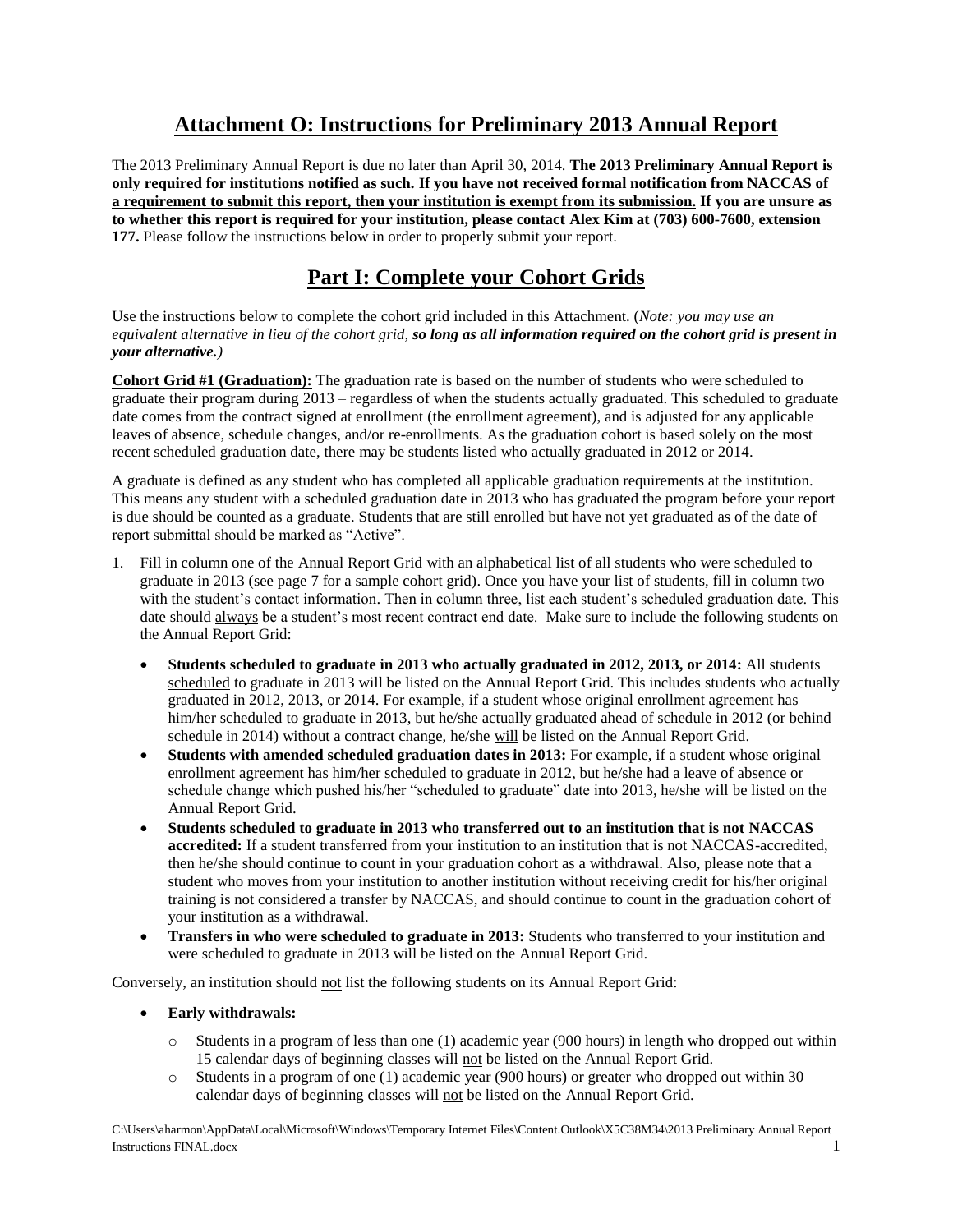- o *Note: For purposes of the NACCAS Annual Report, the date of last attendance should be the date the student is determined a withdrawal.*
- Deceased students: If a student passed away during his/her training, you are not required to list them on your Cohort Grid so long as you maintain proof (e.g., death certificate, newspaper clipping, letter from family, etc.) that the student is deceased.
- **Auditing students:** Students auditing a class or program for personal enrichment (i.e., no credit or diploma/certificate given) will not be listed on the Cohort Grid.
- **Disabled students:** Students who fail to graduate from the program due to a medical disability should not be listed in the Annual Report Cohort Grid. The institution **must** maintain official medical documentation (e.g., a note from a doctor, etc.) proving that the disability caused the student to withdraw from the program.
- **Students with amended contract end dates in 2012 or 2014:** For example, if a student whose original enrollment agreement has him/her scheduled to graduate in 2013 but he/she had a leave of absence or schedule change which pushed the "scheduled to graduate" date into 2014, he/she will not be listed on the Annual Report Grid.
- **Re-Enrollments scheduled to graduate in 2014 or 2015:** If a student was originally scheduled to graduate in 2013, dropped, and subsequently re-enrolled with a new scheduled graduation date in 2014 or 2015, he/she will not be listed on the Annual Report Grid in 2013.
- **Students who transferred out from your institution to an institution that is NACCAS-accredited:** If a student transferred from your institution to another institution that is NACCAS-accredited and remained in an equivalent program (e.g., cosmetology to cosmetology), then he/she will not be listed in your institution's cohort grid (i.e., this student will not count in your cohort as a graduate or a withdrawal; rather he/she will not count in your graduation cohort, or in any additional portion of the annual report). However, please make sure to keep appropriate documentation supporting the transfer of such a student to an equivalent program (e.g., a request to release hours to the new school, etc.).
- **Students who attended your institution under a training agreement:** Students who attended your institution through a contract with a third party (e.g., high school, community college, etc.) are not considered enrollees of your institution and should not be counted in the annual report.
- **Students in a program outside of NACCAS' scope:** Students enrolled in a program that is not required to be approved by NACCAS should not be counted in the annual report. If you are unsure of whether a program is required to be approved by NACCAS, please see [Section 1.3 of NACCAS'](http://elibrary.naccas.org/InfoRouter/docs/Public/NACCAS%20Handbook/2013%20Update/3.%20Rules%20of%20Practice%20and%20Procedures/Rules%20Section%201%20Elig.%20for%20Accredit.,%20the%20Accredit.%20Process,%20Instruc.%20for%20Submitting%20Documents%20to%20NACCAS.pdf) *Rules.*
- 2. In column four of the Annual Report Grid, write "Y" for graduated or "N" for withdrawal for each student listed. Any student who has completed their required hours and all graduation requirements set forth by the institution prior to this report may be marked with a "Y." (Make sure to list the student's actual graduation date in column 5 as well.) Students that are currently active but have not yet completed their graduation requirements as of the date of report submittal will be marked as "Active" in column four.
- 3. If a student has been marked with an "N" in column four or is listed as "active" (i.e., if the student has failed to graduate), mark columns five through ten as "N/A" (or use an equivalent substitute).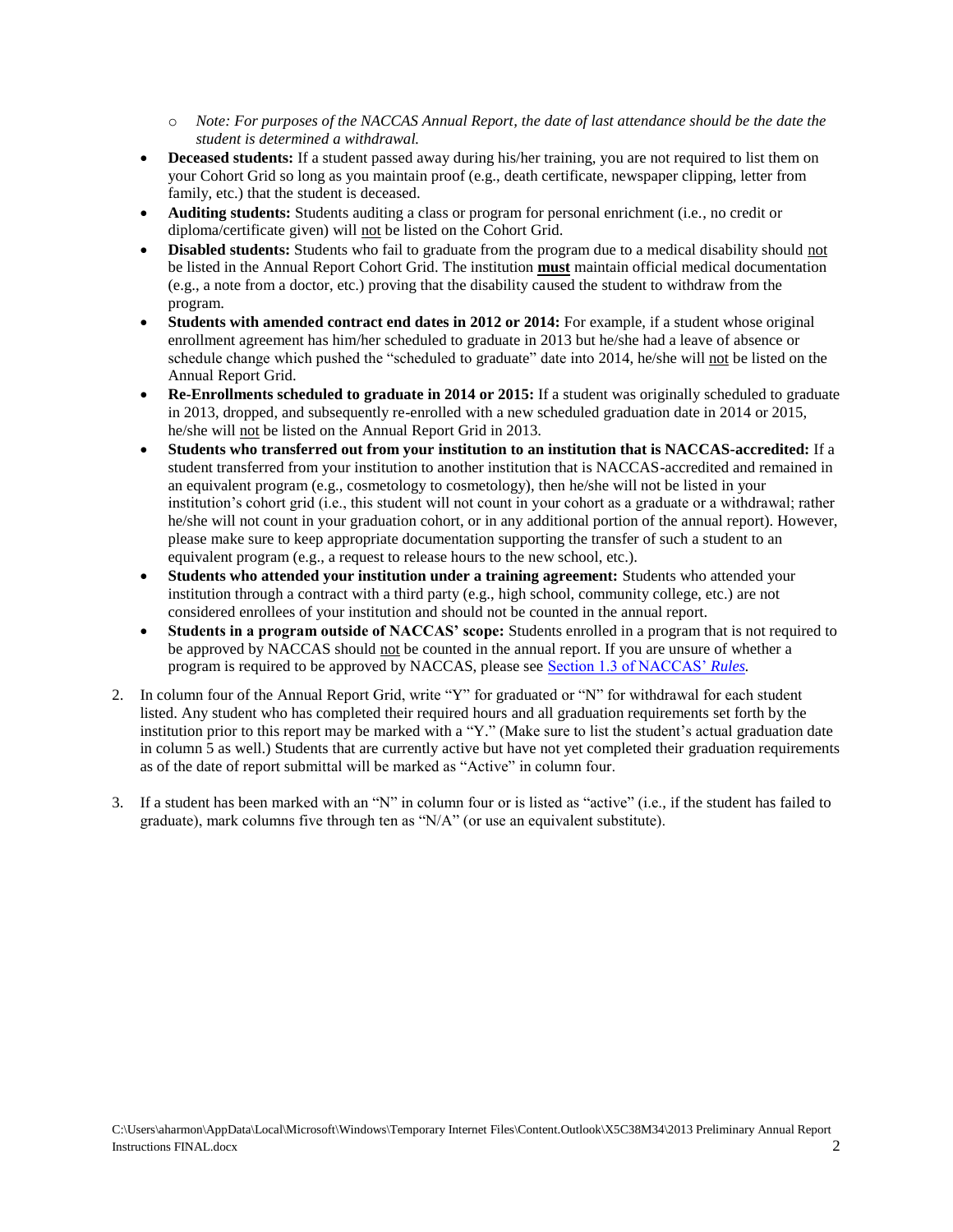**Cohort Grid #2 (Placement):** The placement rate is based on graduates from the graduation cohort who are eligible for placement. If a student has failed to graduate from the program, please mark columns five through ten as "N/A" as NACCAS does not require placement or licensure information for non-graduates.

- 1. On your Annual Report Grid, identify all graduates from the graduation rate (i.e., sudents marked with a "Y" in column four) and note each graduate's eligibility for placement in column six. Mark an "E" for eligible or "I" for ineligible. For ineligible graduates, the institution must indicate a reason for ineligibility in the cohort grid in column six. Please note that institutions may only exclude graduates from eligibility for placement based on the following reasons:
	- a. The graduate is deceased
	- b. The graduate is permanently disabled
	- c. The graduate is deployed for military service/duty
	- d. The graduate studied under a student visa and is ineligible for employment in the U.S.

e. The graduate is continuing their education at an institution under the same ownership (e.g., a graduate of your cosmetology program is now enrolled in the esthetics program of an institution under the same ownership)

#### *Please note that "not credentialed" (i.e., unlicensed) is not a valid exclusion/exemption for employment.*

- 2. For all graduates determined to be ineligible for employment, mark columns seven and eight of the cohort grid as "N/A," as NACCAS does not require placement information for ineligible students.
- 3. Next, for all graduates marked as eligible in column six, determine if the graduate was employed in a field for which their training prepared them (i.e., in a position within the broader cosmetology industry). Then in column seven, note either a "Y" for placed students or "N" for non-placed students. For all students marked as placed in column seven, enter the name, address, and telephone number of each graduate's employer in column eight. This information must be entered for all graduates counted as employed.

**Cohort Grid #3 (Licensure)**: The licensure rate is based on graduates from the graduation cohort who sat for all portions of the licensure examination prior to the report deadline. Reminder: If a student has failed to graduate from the program, mark columns five through ten as "N/A," as NACCAS does not require placement or licensure information for non-graduates.

- 1. In column nine of the Annual Report Grid, note all graduates who sat for all parts of the licensure examination prior to the report deadline with a "Y." Graduates that have not sat for all required portions of the licensure examination prior to the report deadline will be noted with an "N."
- 2. If a graduate has been marked with an "N" in column nine (i.e., the graduate has not sat for all parts of the examination), mark "N/A" in column ten.
- 3. For students who sat for all portions of their licensure examination (i.e., those students marked with a "Y" in column nine), you will need to determine which students passed all portions of the exam needed for licensure prior to the report deadline (April 30, 2014). Mark students who passed all portions prior to April 30, 2014 with a "Y" in column ten. This includes individuals who failed the exam on their first attempt, and re-took and passed all portions of the exam prior to April 30, 2014. However, if a student sat for all portions of his/her exam (i.e., he/she is marked with an "Y" in column nine) and was unable to pass all required parts prior to April 30, 2014, then he/she will be marked with an "N" in column ten. (*Note: It is very important that failing students be marked with an "N", as opposed to an "N/A".*)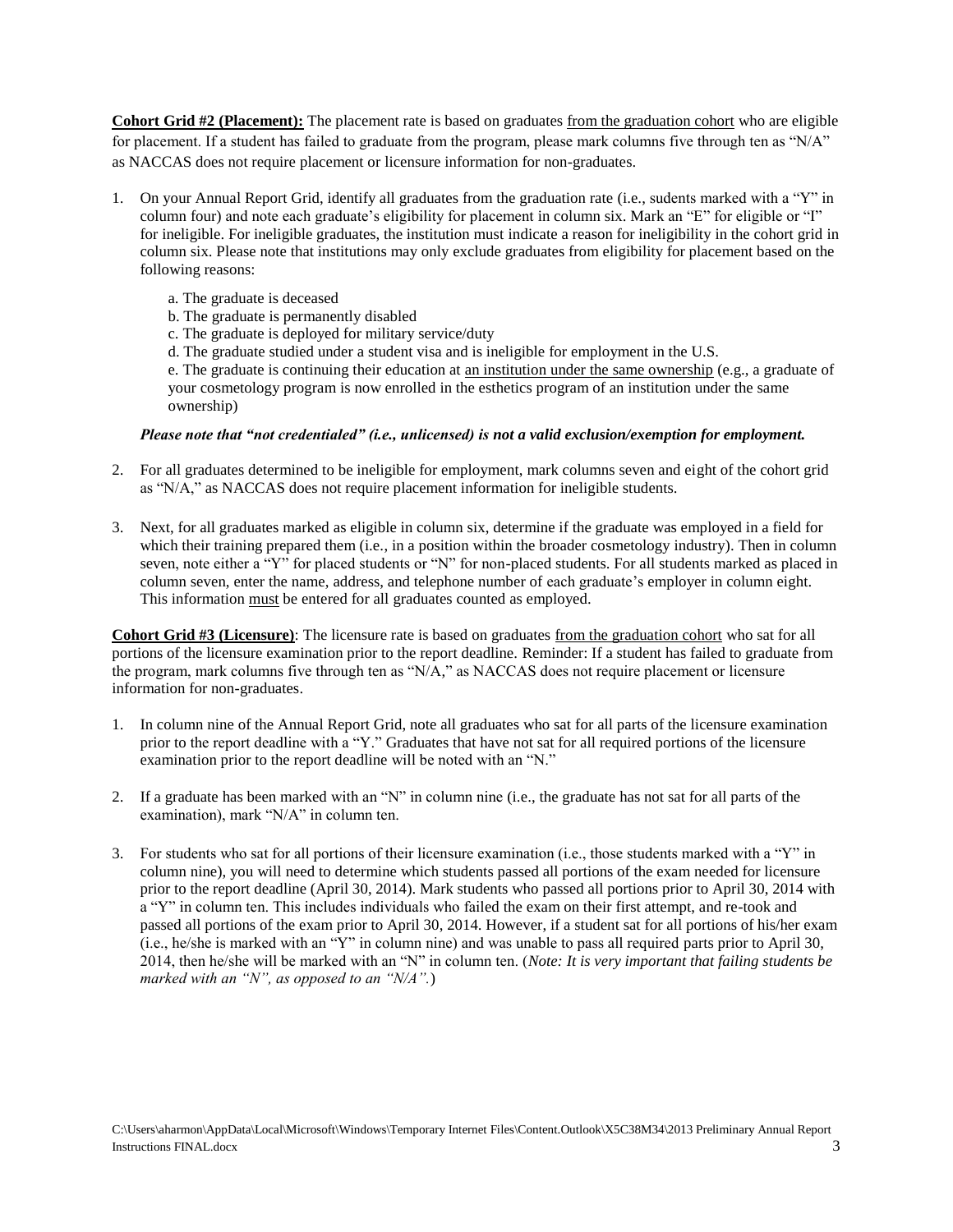## **Part II: Gather Backup Documentation**

After your institution has completed its Annual Report Cohort Grid, you will need to gather documentation in order to support the information in the grid. In order to properly submit documentation for all three outcome rates, please follow the instructions below.

### **Grid # 1 (Graduation):**

- 1. Take your Annual Report Grid and beginning with the first student, mark every 4<sup>th</sup> student listed with an asterisk.
- 2. For all students which fall on an asterisk in the graduation cohort (i.e., every  $4<sup>th</sup>$  student listed in column one), the following documents are required:
	- A copy of the student's original enrollment agreement
	- Documentation showing any addendums to the student's contract, if applicable. Examples include:
		- o Leave of absence forms which clearly show the revised contract end date
		- o Schedule change forms which clearly show the revised contract end date
	- Documentation supporting the student's graduation information for the program, if applicable. Examples include:
		- o A copy of an official (signed and/or sealed) certificate of completion or diploma
		- o A copy of a report to the state oversight agency certifying the graduate's hours
		- o An official (signed and/or sealed) transcript, along with proof that the student met all non-academic graduation requirements (e.g., a ledger showing the payment of the student's dues, etc.)

## **Grid # 2 (Placement):**

- 1. Take your Annual Report Grid, beginning with the first graduate marked with a "Y" in column seven, mark every 4th placed student with two asterisks in column seven. **Again, you are marking every 4th placed student with two asterisks, not every 4th student overall.**
- 2. For all students which fall on two asterisks in column seven (i.e., every fourth placed student in column seven), acceptable backup documentation must include:
	- Documentation showing the employment of each graduate, such as:
		- o Employer or student follow-up surveys. Surveys must contain the student's contact manager, the student's position title, and the date the survey was completed.
		- o Telephone logs of employer or graduate contacts. All phone logs must contain the following information: the date the phone verification was conducted, the individual conducting the verification, the student's position title, and the contact manager at the student's employer.
		- o Professional business cards of graduates, to include the salon name, address and phone number (In order to ensure accuracy, the institution should confirm the reported information directly with the student's employer.)
		- o Official flyers or advertisements naming graduates working in service facilities
		- o Notes to the file from staff members certifying they saw the graduate working in XYZ salon. Such notes must include the staff member's printed name, signature, and contact information (including personal email and/or phone number). Such notes must also explicitly state where the student is working. (In order to ensure accuracy, the institution should confirm the reported information directly with the student's employer.)
		- o Self-certifications from students
		- o Printed copy of email or social networking correspondence from students
		- o Copies of booth rental licenses showing employment

C:\Users\aharmon\AppData\Local\Microsoft\Windows\Temporary Internet Files\Content.Outlook\X5C38M34\2013 Preliminary Annual Report Instructions FINAL.docx 4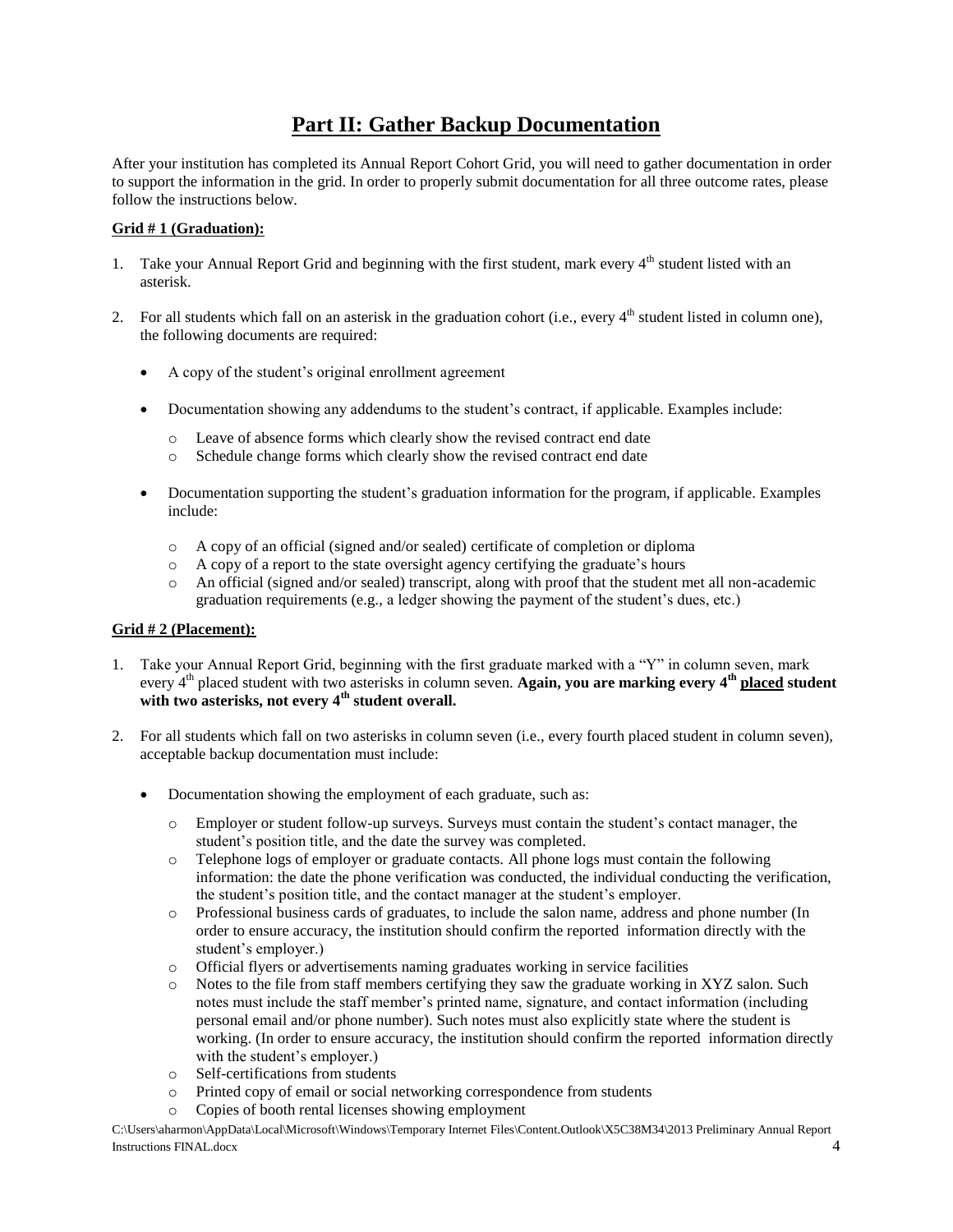- o Printed copies of text messages, provided the institution can prove that the text message originated from the student's phone number
- o *Note: This list is not all-inclusive. However, please consult NACCAS before using a type of documentation that is not described above.*

For self-employed students, the institution must provide either:

(i) A signed self-certification from the student. This self-certification should be authenticated by either (i) a notary's seal or (ii) the inclusion of some alternate verification document, such as a driver's license or an institutional student information record (ISIR). If an ISIR or driver's license are used, the student's self-certification should clearly acknowledge that such a document was present at the time when the self-certification was completed by the student.

### OR

(ii) Direct electronic correspondence from the student (e.g., email, Facebook message, etc.) attesting to his/her self-employed status

(Note: Strictly for purposes of NACCAS' annual report, students renting a booth from a salon are not considered self-employed, meaning other forms of documentation will still be acceptable in next year's annual report.)

#### **Grid # 3 (Licensure):**

#### **If the institution's state (or testing administrator) issues examination report(s) that lists student names and exam results:**

 The institution must use such report(s) as its primary form of backup documentation. The institution must provide NACCAS with all examination reports covering the period January 1, 2013 to April 30, 2014.

## **If your state (or test administrator) does not issue examination reports, or if the state / testing administrator issues examination reports without student names:**

- 1. First, the institution should provide NACCAS with a narrative explanation detailing how it tracks its licensure examinations.
- 2. Then in column nine, mark every  $4<sup>th</sup>$  student who sat for the examination with an pound / hash symbol (#) (i.e., every  $4^{th}$  "Y" in column nine will be marked with a hash)
- 3. Then, for all students marked with a hash, the institution should provide the following documentation:
	- o Documentation verifying that the student sat for the licensure examination (e.g., phone log, survey from student, etc.)
	- $\circ$  If the student has passed the exam, proof of licensure (e.g., copy of the student's license, print-off from an online license lookup, phone log which confirms the student is licensed, etc.)

Note: If an institution is located in a state that does not issue examinations reports, **it must have a tracking methodology that accounts for both passing and failing students**. An institution that relies solely on an online license verification will only be aware of its passing students. Accordingly, while an online license verification may be used as a resource, all institutions must make a good-faith effort to track licensure for students who do not appear on the online license verification.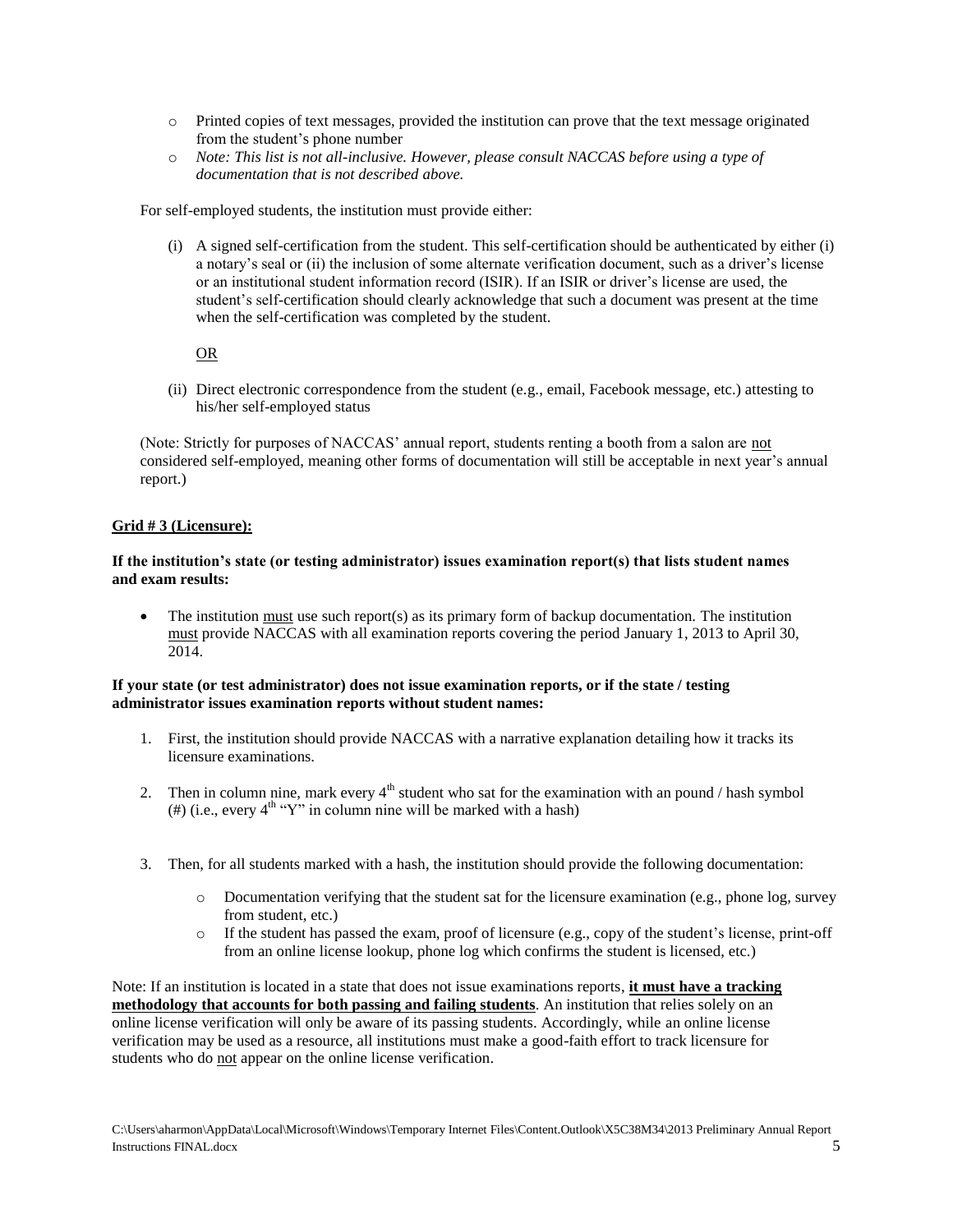## **Part III: Submit Report to NACCAS**

Mail the cohort grids (or equivalent reports) and all required backup documentation to NACCAS via traceable means in a parcel clearly marked for delivery to:

#### **NACCAS Attention: Alex Kim 4401 Ford Avenue – Suite 1300 Alexandria, VA 22302**

Please ensure your report is clearly organized, **bound in a three-ring binder**, and tabbed. The report must be received by NACCAS no later than April 30, 2014. Do not include original documents (e.g., original enrollment agreements) in your submission. Do retain a copy of your submission and copies of your courier receipt or other tracking information for your files. Only one copy of this report is required. NACCAS staff will review your documents and may request additional backup documentation. The Commission will review the record of the referenced institution with respect to this monitoring directive and may take further action. If you have any questions regarding this process or your submission, do not hesitate to contact Alex Kim at (703) 600-7600, extension 177 or via email at [akim@naccas.org.](mailto:akim@naccas.org)